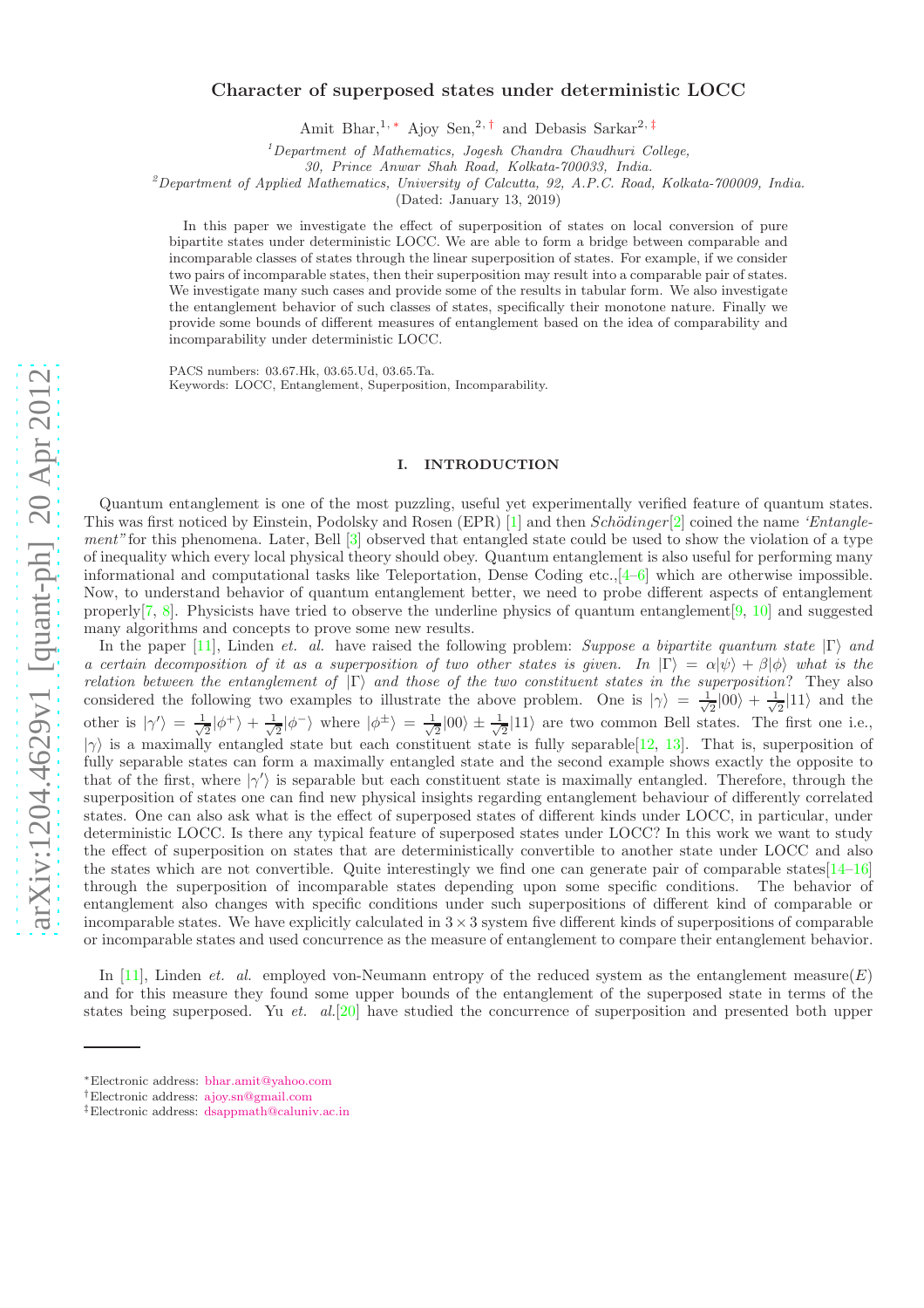bound and lower bound on the concurrence of superposition. Ou et.  $al.[21]$  $al.[21]$  gave an upper bound on the negativity of superposition. Niset and Cerf  $[19]$  showed the lower and upper bounds in a simpler form. D.Cavalvanti *et. al.*  $[22]$ , Song et. al. [\[23](#page-8-16)] and Yu et. al. [\[18](#page-8-17)] have investigated the entanglement of superpositions for multipartite quantum states by employing different entanglement measures. Gour [\[24\]](#page-8-18) reconsidered the question in [\[11\]](#page-8-7) and presented tighter upper and lower bounds. Here we will show some new bounds on some of the other entanglement measures like, Negativity $(N)$ , Logarithmic Negativity $(LN)$ , Reyni-Entropy $(S_{\delta})$ .

This paper is organized as follows: in section II, we will discuss about some useful notions regarding superposition of states and entanglement. In section III, we will discuss the concept of incomparability. Section IV and V are devoted to discuss the main results and some nice illustrations on the bounds of different measures of entanglement. The paper is ended with a brief conclusion of our results.

#### II. SUPERPOSITION OF STATES AND CONCURRENCE

Quantum mechanics is inherently a linear theory and superposition is deeply related to this linear structure of quantum systems. Entanglement is a manifestation of quantum superposition whenever one deals with the composite systems. Superposition of two pure product state may give rise to an entangled state and quite contrary to it one can get pure product states from the superposition of entangled states only. It is clear that if someone tries to explain superposition of states as a physical process then it should not be local, as entanglement may be created or increased in this process. Now, for pure bipartite states, apart from the entropy of entanglement there is an useful quantifier of entanglement which is called generalized concurrence(C). For a separable state it is zero. For a two-qubit state  $\rho_{AB}$ it is calculated by  $C(\rho_{AB}) = \max\{\lambda_1 - \lambda_2 - \lambda_3 - \lambda_4, 0\}$  where  $\lambda_i$ 's,  $i = 1, 2, 3, 4$  are the square root of the eigenvalues of  $\rho\tilde{\rho}$  in decreasing order where  $\tilde{\rho} = \sigma_y \otimes \sigma_y \rho_{AB}^* \sigma_y \otimes \sigma_y$  and  $*$  denotes conjugate operation. For higher order systems generalized concurrence is defined by,

$$
C(\rho_{AB}) = \sqrt{2(1 - Tr \rho_A^2)}\tag{1}
$$

where  $\rho_A$  is the reduced density matrix of obtained by tracing out the subsystem B. For a pure bipartite state  $|\xi\rangle_{AB}$  of  $d_1 \times d_2$  system with Schmidt form  $|\xi\rangle_{AB} = \sum_i^{\min\{d_1,d_2\}} \sqrt{\mu_i} |i\rangle_A |i\rangle_B$ , where  $\{\mu_i ; i = 1, 2, \cdots\}$  are nonnegative Schmidt coefficients and  $\{|i\rangle_A\}$ ,  $\{|i\rangle_B\}$  being the orthonormal bases for subsystems A and B respectively, the generalized concurrence  $C(|\xi\rangle_{AB})$  turns out to be,

$$
C^{2}(|\xi\rangle_{AB}) = 4 \sum_{i < j} \mu_{i}\mu_{j} = 2(1 - \sum_{i=1}^{\min\{d_{1}, d_{2}\}} \mu_{i}^{2})\tag{2}
$$

varies smoothly from 0 for pure product states to  $2\frac{d-1}{d}$  for maximally entangled pure bipartite states of Schmidt rank d.

#### III. NOTION OF INCOMPARABILITY

Now, before going to present our results, we first mention the condition for a pair of pure bipartite states to be incomparable with each other. The notion of incomparability of a pair of bipartite pure states is a consequence of Nielsen's [\[5](#page-8-19), [17\]](#page-8-20) famous majorization criterion. To illustrate it, we consider the deterministic local conversion of the pure bipartite state  $|\chi\rangle$  to  $|\eta\rangle$  shared between two parties, say, Alice and Bob. We write the pair  $(|\chi\rangle, |\eta\rangle)$  in their Schmidt bases  $\{|i_A\rangle, |i_B\rangle\}$  with decreasing order of Schmidt coefficients:  $|\chi\rangle = \sum_{i=1}^d \sqrt{\gamma_i} |i_A i_B\rangle, |\eta\rangle = \sum_{i=1}^d \sqrt{\delta_i} |i_A i_B\rangle$ . The Schmidt vectors corresponding to the states  $|\chi\rangle$  and  $|\eta\rangle$  are  $\lambda_{\chi} \equiv (\gamma_1, \gamma_2, \cdots, \gamma_d)$  and  $\lambda_{\eta} \equiv (\delta_1, \delta_2, \cdots, \delta_d)$ . From Nielsen's criterion,  $|\chi\rangle \to |\eta\rangle$  is possible with certainty under LOCC if and only if  $\lambda_{\chi}$  is majorized by  $\lambda_{\eta}$ , (denoted by  $\lambda_{\chi} \prec \lambda_{\eta}$ ), i.e.,

$$
\sum_{i=1}^{k} \gamma_i \le \sum_{i=1}^{k} \delta_i \quad \forall \quad k = 1, 2, \cdots, d
$$
\n
$$
(3)
$$

The above result has a direct consequence in the entanglement behavior of the states involved. If  $|\chi\rangle \to |\eta\rangle$  is possible under deterministic LOCC, then  $E(|\chi\rangle) \geq E(|\eta\rangle)$  [where  $E(\cdot)$  is the entropy of entanglement]. Now in case of failure of the above criterion, we denote it by  $|\chi\rangle \nrightarrow |\eta\rangle$ . But it may happen that  $|\eta\rangle \rightarrow |\chi\rangle$  is possible under deterministic LOCC. If both  $|\chi\rangle \nrightarrow |\eta\rangle$  and  $|\eta\rangle \nrightarrow |\chi\rangle$  do not hold, we denote it by  $|\chi\rangle \nrightarrow |\eta\rangle$  and call  $(|\chi\rangle, |\eta\rangle)$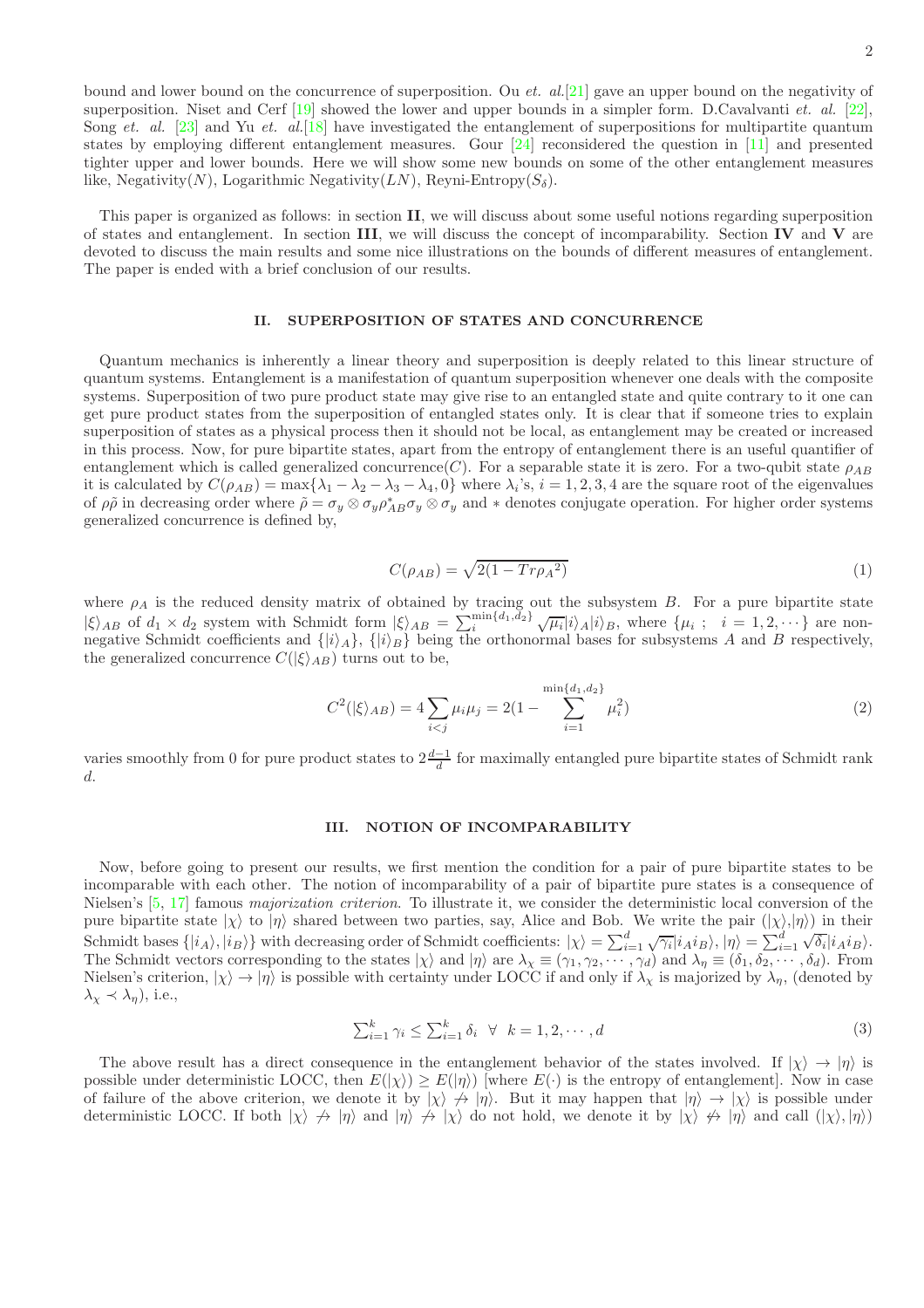as a pair of incomparable states. The existence of incomparable pair of states starts from  $3 \times 3$  systems. For our purpose, we require explicitly the criterion of incomparability for a pair of pure bipartite states  $|\chi\rangle, |\eta\rangle$  of  $3 \times 3$ system. Suppose the Schmidt vectors corresponding to the two states are  $(\gamma_1, \gamma_2, \gamma_3)$  and  $(\delta_1, \delta_2, \delta_3)$  respectively, where  $\gamma_1 > \gamma_2 > \gamma_3 > 0$ ,  $\delta_1 > \delta_2 > \delta_3 > 0$ ,  $\gamma_1 + \gamma_2 + \gamma_3 = 1 = \delta_1 + \delta_2 + \delta_3$ . Then  $|\chi\rangle, |\eta\rangle$  are incomparable whenever $[26]$  $[26]$  either of the following relations hold.

$$
\begin{array}{ll}\n(i) & \gamma_1 > \delta_1 \quad \text{and} \quad \gamma_3 > \delta_3 \\
(ii) & \delta_1 > \gamma_1 \quad \text{and} \quad \delta_3 > \gamma_3\n\end{array}\n\tag{4}
$$

#### IV. MAIN RESULTS

Consider the states shared between two parties say, A and B,

$$
|\Gamma\rangle_{AB} = \alpha |\psi\rangle_{AB} + \beta |\phi\rangle_{AB} \tag{5}
$$

where  $\alpha^2 + \beta^2 = 1$  and  $\alpha, \beta$  are non-negative real number and also consider the state

$$
|\Gamma'\rangle_{AB} = \alpha' |\psi'\rangle_{AB} + \beta' |\phi'\rangle_{AB} \tag{6}
$$

where  $\alpha'^2 + \beta'^2 = 1$  with non-negative real  $\alpha', \beta'$  and further assume that  $\langle \psi | \phi \rangle_{AB} = 0$ ;  $\langle \psi' | \phi' \rangle_{AB} = 0$ . Explicitly, suppose  $|\psi\rangle_{AB}$ ,  $|\psi'\rangle_{AB}$ ,  $|\phi\rangle_{AB}$  and  $|\phi'\rangle_{AB}$  may be expressed as follows:

$$
|\psi\rangle_{AB} = \sum_{i=0}^{2} \sqrt{a_i} |ii\rangle_{AB} \tag{7}
$$

$$
|\phi\rangle_{AB} = \sum_{j=0}^{2} \sqrt{b_j} |jj\rangle_{AB} \tag{8}
$$

$$
|\psi'\rangle_{AB} = \sum_{i=0}^{2} \sqrt{\alpha_i} |ii\rangle_{AB} \tag{9}
$$

$$
|\phi'\rangle_{AB} = \sum_{j=0}^{2} \sqrt{\beta_j} |jj\rangle_{AB} \tag{10}
$$

INCOMPARABLE

COMPARABLE

 $(\alpha^2 a_2 > \beta'^2 \beta_2)$  COMPARABLE

 $(\beta^2 b_2 > \alpha'^2 \alpha_2)$ 

We will now discuss the entanglement behavior of the superposed states imposing some restrictions on  $\alpha, \beta, \alpha', \beta'$ , and also on  $a_i, b_i, \alpha_i, \beta_i$  for all i=0,1,2, case by case.

### CASE:I

 $\alpha < \alpha'$  and  $\beta > \beta'$ 

 $\alpha > \alpha'$  and  $\beta < \beta'$ 

 $\alpha < \alpha'$  and  $\beta > \beta'$ 

Consider that the states  $(|\psi\rangle_{AB}, |\psi'\rangle_{AB})$  and  $(|\phi\rangle_{AB}, |\phi'\rangle_{AB})$  are mutually incomparable to each other under deterministic LOCC. We test whether this incomparability of states become the global phenomenon of  $|\Gamma\rangle_{AB}$  and  $|\Gamma'\rangle_{AB}$  or not, i.e., the states  $|\Gamma\rangle_{AB}$  and  $|\Gamma'\rangle_{AB}$  are incomparable under LOCC to each other or not. We illustrate all the results through the following tabular form:

RESTRICTIONS ON SOME OTHER NATURE OF THE PAIR  $\alpha, \beta$  | CONSIDERATIONS  $'\rangle_{AB})$  $\alpha = \alpha'$  and  $\beta = \beta$ ′ – INCOMPARABLE  $\alpha > \alpha'$  and  $\beta < \beta'$  $(\beta^2 b_0 > \beta'^2 \beta_0)$  and  $(\beta$ and  $(\beta^2 b_2 > \beta'^2 \beta_2)$ INCOMPARABLE

 $(\alpha^2 a_0 > \alpha'^2 \alpha_0)$  and  $(\alpha$ 

 $(\beta^2 b_0 > \beta'^2 \beta_0); (\beta^2 b_2 > \alpha'^2 \alpha_2)$  and  $(\alpha$ 

 $(\alpha^2 a_0 > \alpha'^2 \alpha_0); (\alpha^2 a_2 > \beta'^2 \beta_2)$  and  $(\beta$ 

Table-1

# RELATIONSHIP BETWEEN  $|\Gamma\rangle_{AB}$  and  $|\Gamma'\rangle_{AB}$  as provided in case:I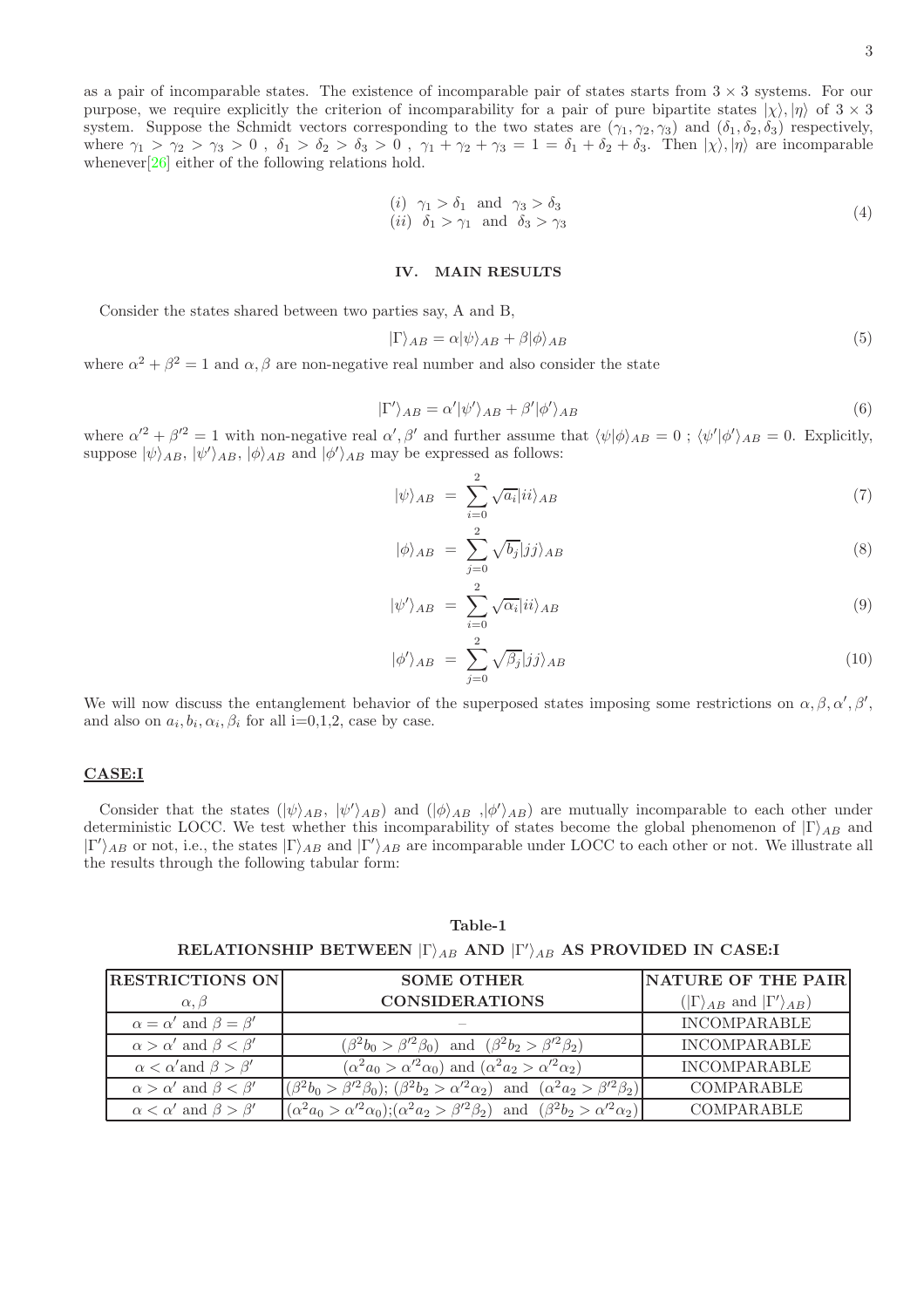i.e., in some cases the pair  $|\Gamma\rangle_{AB}$  and  $|\Gamma'\rangle_{AB}$  remain incomparable under deterministic LOCC. However, for some cases we find the pair as comparable. The corresponding entanglement behavior are as follows;

## Table-1A

|                                         | <b>RESTRICTIONS NATURE OF THE PAIR</b>             | <b>SOME OTHER</b>                                                     | NATURE OF THE PAIR                                          |
|-----------------------------------------|----------------------------------------------------|-----------------------------------------------------------------------|-------------------------------------------------------------|
| ON $\alpha, \beta$                      | $( \Gamma\rangle_{AB}$ and $ \Gamma'\rangle_{AB})$ | <b>CONSIDERATIONS</b>                                                 | $(C^2( \Gamma\rangle_{AB})$ and $C^2( \Gamma'\rangle_{AB})$ |
| $\alpha = \alpha'$ and $\beta = \beta'$ | <b>INCOMPARABLE</b>                                | $(\alpha'\sqrt{\alpha_1}+\beta'\sqrt{\beta_1})^2>\frac{1}{2}$         | $C^2( \Gamma\rangle_{AB}) > C^2( \Gamma'\rangle_{AB})$      |
| $\alpha > \alpha'$ and $\beta < \beta'$ | <b>INCOMPARABLE</b>                                | $\alpha^2 a_1 < \alpha'^2 \alpha_1$                                   | $C^2( \Gamma\rangle_{AB}) > C^2( \Gamma'\rangle_{AB})$      |
|                                         |                                                    | $(\alpha'\sqrt{\alpha_1}+\beta'\sqrt{\beta_1})^2>\frac{1}{2}$         |                                                             |
| $\alpha < \alpha'$ and $\beta > \beta'$ | <b>INCOMPARABLE</b>                                | $\beta^2 b_1 < \beta'^2 \beta_1$                                      | $C^2( \Gamma\rangle_{AB}) > C^2( \Gamma'\rangle_{AB})$      |
|                                         |                                                    | $(\alpha'\sqrt{\alpha_1}+\beta'\sqrt{\beta_1})^2>\frac{1}{2}$         |                                                             |
| $\alpha > \alpha'$ and $\beta < \beta'$ | COMPARABLE                                         | $\alpha^2 a_1 < \alpha'^2 \alpha_1$                                   | $C^2( \Gamma\rangle_{AB}) > C^2( \Gamma'\rangle_{AB})$      |
|                                         |                                                    | $(\alpha'\sqrt{\alpha_1}+\beta'\sqrt{\beta_1})^2\lessgtr \frac{1}{2}$ |                                                             |
| $\alpha < \alpha'$ and $\beta > \beta'$ | COMPARABLE                                         | $\beta^2 b_1 < \beta'^2 \beta_1$                                      | $C^2( \Gamma\rangle_{AB}) > C^2( \Gamma'\rangle_{AB})$      |
|                                         |                                                    | $(\alpha'\sqrt{\alpha_1}+\beta'\sqrt{\beta_1})^2\leqslant\frac{1}{2}$ |                                                             |

# RELATIONSHIP OF ENTANGLEMENT BETWEEN  $|\Gamma\rangle_{AB}$  and  $|\Gamma'\rangle_{AB}$

i.e., in all the above subcases generalized concurrence of  $|\Gamma\rangle_{AB}$  is greater than that of  $|\Gamma'\rangle_{AB}$ .

### CASE:II

Next we consider the states  $(|\psi\rangle_{AB}, |\psi'\rangle_{AB})$  as a comparable pair and  $(|\phi\rangle_{AB}, |\phi'\rangle_{AB})$  as mutually incomparable to each other under deterministic LOCC. The behavior of  $|\Gamma\rangle_{AB}$  and  $|\Gamma'\rangle_{AB}$  is illustrated in the following tabular form:

## Table-2

| <b>RESTRICTIONS ON</b>                  | <b>SOME OTHER</b>                                                                                              | <b>NATURE OF THE PAIR</b>                          |
|-----------------------------------------|----------------------------------------------------------------------------------------------------------------|----------------------------------------------------|
| $\alpha, \beta$                         | <b>CONSIDERATIONS</b>                                                                                          | $( \Gamma\rangle_{AB}$ and $ \Gamma'\rangle_{AB})$ |
| $\alpha = \alpha'$ and $\beta = \beta'$ | $(a_2b_2 > \alpha_2\beta_2)$                                                                                   | <b>INCOMPARABLE</b>                                |
| $\alpha > \alpha'$ and $\beta < \beta'$ | $(\beta^2 b_0 > \beta'^2 \beta_0); (\alpha^2 a_2 > \alpha'^2 \alpha_2)$ and $(\beta^2 b_2 > \beta'^2 \beta_2)$ | <b>INCOMPARABLE</b>                                |
| $\alpha < \alpha'$ and $\beta > \beta'$ | $(\alpha^2 a_0 > \beta'^2 \beta_0); (\beta^2 b_0 > \alpha'^2 \alpha_0)$                                        |                                                    |
|                                         | and $(\alpha^2 a_2 > \beta'^2 \beta_2); (\beta^2 b_2 > \alpha'^2 \alpha_2)$                                    | <b>INCOMPARABLE</b>                                |
|                                         | OR $(\alpha^2 a_0 < \beta'^2 \beta_0); (\beta^2 b_0 < \alpha'^2 \alpha_0)$                                     |                                                    |
|                                         | and $(\alpha^2 a_2 < \beta'^2 \beta_2); (\beta^2 b_2 < \alpha'^2 \alpha_2)$                                    |                                                    |
| $\alpha = \alpha'$ and $\beta = \beta'$ | $(a_2b_2 < \alpha_2\beta_2)$                                                                                   | COMPARABLE                                         |
| $\alpha > \alpha'$ and $\beta < \beta'$ | $(\beta^2 b_0 > \beta'^2 \beta_0); (\alpha^2 a_2 < \alpha'^2 \alpha_2)$ and $(\beta^2 b_2 < \beta'^2 \beta_2)$ | COMPARABLE                                         |
| $\alpha < \alpha'$ and $\beta > \beta'$ | $(\alpha^2 a_0 > \beta'^2 \beta_0); (\beta^2 b_0 > \alpha'^2 \alpha_0)$                                        |                                                    |
|                                         | and $(\alpha^2 a_2 < \beta'^2 \beta_2); (\beta^2 b_2 < \alpha'^2 \alpha_2)$                                    | COMPARABLE                                         |
|                                         | OR $(\alpha^2 a_0 < \beta'^2 \beta_0); (\beta^2 b_0 < \alpha'^2 \alpha_0)$                                     |                                                    |
|                                         | and $(\alpha^2 a_2 > \beta'^2 \beta_2); (\beta^2 b_2 > \alpha'^2 \alpha_2)$                                    |                                                    |

## $\textbf{RELATIONSHIP}\textbf{ BETWEEN}\mid\!\Gamma\rangle_{AB}\textbf{ AND }\mid\!\Gamma'\rangle_{AB}$

i.e., incomparability may be preserved in some subcases and one can also break the incomparability by superposing the states in some other subcases.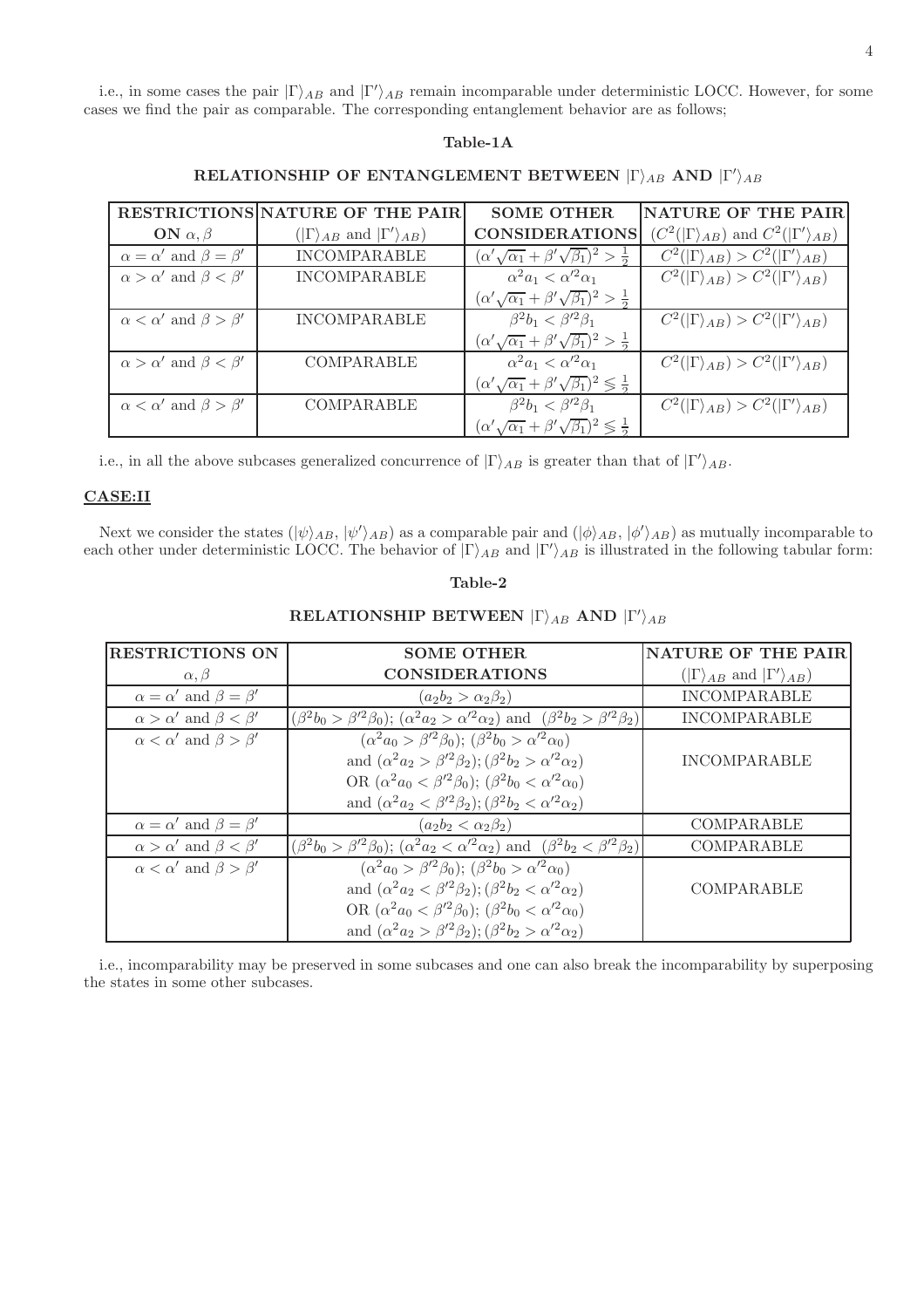## Table-2A

| <b>RESTRICTIONS</b>                     | NATURE OF THE                                                    | <b>SOME OTHER</b>                                                                                                                         | NATURE OF THE PAIR                                          |
|-----------------------------------------|------------------------------------------------------------------|-------------------------------------------------------------------------------------------------------------------------------------------|-------------------------------------------------------------|
| ON $\alpha, \beta$                      | <b>PAIR</b> ( $ \Gamma\rangle_{AB}$ and $ \Gamma'\rangle_{AB}$ ) | <b>CONSIDERATIONS</b>                                                                                                                     | $(C^2( \Gamma\rangle_{AB})$ and $C^2( \Gamma'\rangle_{AB})$ |
| $\alpha=\alpha'$ and $\beta=\beta'$     | <b>INCOMPARABLE</b>                                              | $(\alpha'\sqrt{\alpha_1}+\beta'\sqrt{\beta_1})^2>\frac{1}{2}$                                                                             | $C^2( \Gamma\rangle_{AB}) > C^2( \Gamma'\rangle_{AB})$      |
| $\alpha > \alpha'$ and $\beta < \beta'$ | <b>INCOMPARABLE</b>                                              | $(\alpha^2 a_1 < \alpha'^2 \alpha_1)$ and                                                                                                 |                                                             |
|                                         |                                                                  | $(\alpha'\sqrt{\alpha_1} + \beta'\sqrt{\beta_1})^2 > \frac{1}{2}$                                                                         | $C^2( \Gamma\rangle_{AB}) > C^2( \Gamma'\rangle_{AB})$      |
| $\alpha < \alpha'$ and $\beta > \beta'$ | <b>INCOMPARABLE</b>                                              | $(\beta^2 b_1 < \beta'^2 \beta_1)$ and                                                                                                    |                                                             |
|                                         |                                                                  | $(\alpha'\sqrt{\alpha_1}+\beta'\sqrt{\beta_1})^2>\frac{1}{2}$                                                                             | $C^2( \Gamma\rangle_{AB}) > C^2( \Gamma'\rangle_{AB})$      |
|                                         |                                                                  | OR                                                                                                                                        |                                                             |
|                                         |                                                                  | $(\beta^2 b_1 > \beta'^2 \beta_1)$ and                                                                                                    |                                                             |
|                                         |                                                                  | $(\alpha^2 a_1 > \alpha'^2 \alpha_1)$                                                                                                     |                                                             |
|                                         |                                                                  | $(\alpha\sqrt{a_1}+\beta\sqrt{b_1})^2>\frac{1}{2}$                                                                                        |                                                             |
|                                         |                                                                  | OR.                                                                                                                                       |                                                             |
|                                         |                                                                  | $(\beta^2 b_1 < \beta'^2 \beta_1)$ and                                                                                                    |                                                             |
|                                         |                                                                  | $\alpha^2 a_1 < \alpha'^2 \alpha_1$                                                                                                       |                                                             |
|                                         |                                                                  | $\frac{(\alpha'\sqrt{\alpha_1} + \beta'\sqrt{\beta_1})^2 > \frac{1}{2}}{(\alpha'\sqrt{\alpha_1} + \beta'\sqrt{\beta_1})^2 > \frac{1}{2}}$ |                                                             |
| $\alpha = \alpha'$ and $\beta = \beta'$ | COMPARABLE                                                       | O <sub>R</sub>                                                                                                                            | $C^2( \Gamma\rangle_{AB}) > C^2( \Gamma'\rangle_{AB})$      |
|                                         |                                                                  |                                                                                                                                           |                                                             |
| $\alpha > \alpha'$ and $\beta < \beta'$ | COMPARABLE                                                       | $\frac{(\alpha'\sqrt{a_1} + \beta'\sqrt{b_1})^2 < \frac{1}{2}}{(\alpha^2 a_1 < \alpha'^2 \alpha_1)$ and                                   |                                                             |
|                                         |                                                                  | $(\alpha'\sqrt{\alpha_1}+\beta'\sqrt{\beta_1})^2>\frac{1}{2}$                                                                             | $C^2( \Gamma\rangle_{AB}) > C^2( \Gamma'\rangle_{AB})$      |
|                                         |                                                                  | OR.                                                                                                                                       |                                                             |
|                                         |                                                                  | $(\alpha^2 a_1 < \alpha'^2 \alpha_1)$ and                                                                                                 |                                                             |
|                                         |                                                                  | $(\alpha\sqrt{a_1}+\beta\sqrt{b_1})^2<\frac{1}{2}$                                                                                        |                                                             |
| $\alpha < \alpha'$ and $\beta > \beta'$ | COMPARABLE                                                       | $\overline{(\beta^2b_1} < \beta'^2\beta_1)$ and                                                                                           |                                                             |
|                                         |                                                                  | $(\alpha'\sqrt{\alpha_1}+\beta'\sqrt{\beta_1})^2>\frac{1}{2}$                                                                             | $C^2( \Gamma\rangle_{AB}) > C^2( \Gamma'\rangle_{AB})$      |
|                                         |                                                                  | OR.                                                                                                                                       |                                                             |
|                                         |                                                                  | $(\beta^2 b_1 > \beta'^2 \beta_1)$ and                                                                                                    |                                                             |
|                                         |                                                                  | $(\alpha^2 a_1 > \alpha'^2 \alpha_1)$                                                                                                     |                                                             |
|                                         |                                                                  | $(\alpha\sqrt{a_1}+\beta\sqrt{b_1})^2>\frac{1}{2}$                                                                                        |                                                             |
|                                         |                                                                  | OR.                                                                                                                                       |                                                             |
|                                         |                                                                  | $(\beta^2 b_1 < \beta'^2 \beta_1)$ and                                                                                                    |                                                             |
|                                         |                                                                  | $(\alpha^2 a_1 < \alpha'^2 \alpha_1)$                                                                                                     |                                                             |
|                                         |                                                                  | $(\alpha'\sqrt{\alpha_1}+\beta'\sqrt{\beta_1})^2>\frac{1}{2}$                                                                             |                                                             |
|                                         |                                                                  | <b>OR</b>                                                                                                                                 |                                                             |
|                                         |                                                                  | $(\beta^2 b_1 < \beta'^2 \beta_1)$ and                                                                                                    |                                                             |
|                                         |                                                                  | $(\alpha\sqrt{a_1}+\beta\sqrt{b_1})^2<\frac{1}{2}$                                                                                        |                                                             |

Here, in all the above subcases generalized concurrence of  $|\Gamma\rangle_{AB}$  is also greater than that of  $|\Gamma'\rangle_{AB}$ .

## CASE:III

Next we consider two states  $|\Gamma\rangle_{AB}$  and  $|\Gamma''\rangle_{AB}$ , where  $|\Gamma''\rangle_{AB} = \alpha'|\psi'\rangle_{AB} + \beta'|\phi\rangle_{AB}$  with the assumption that the states  $(\ket{\psi}_{AB}, \ket{\psi'}_{AB})$  are mutually incomparable to each other. We provide whether  $|\Gamma\rangle_{AB}$  and  $|\Gamma''\rangle_{AB}$  are incomparable under LOCC to each other or not through the following tabular form: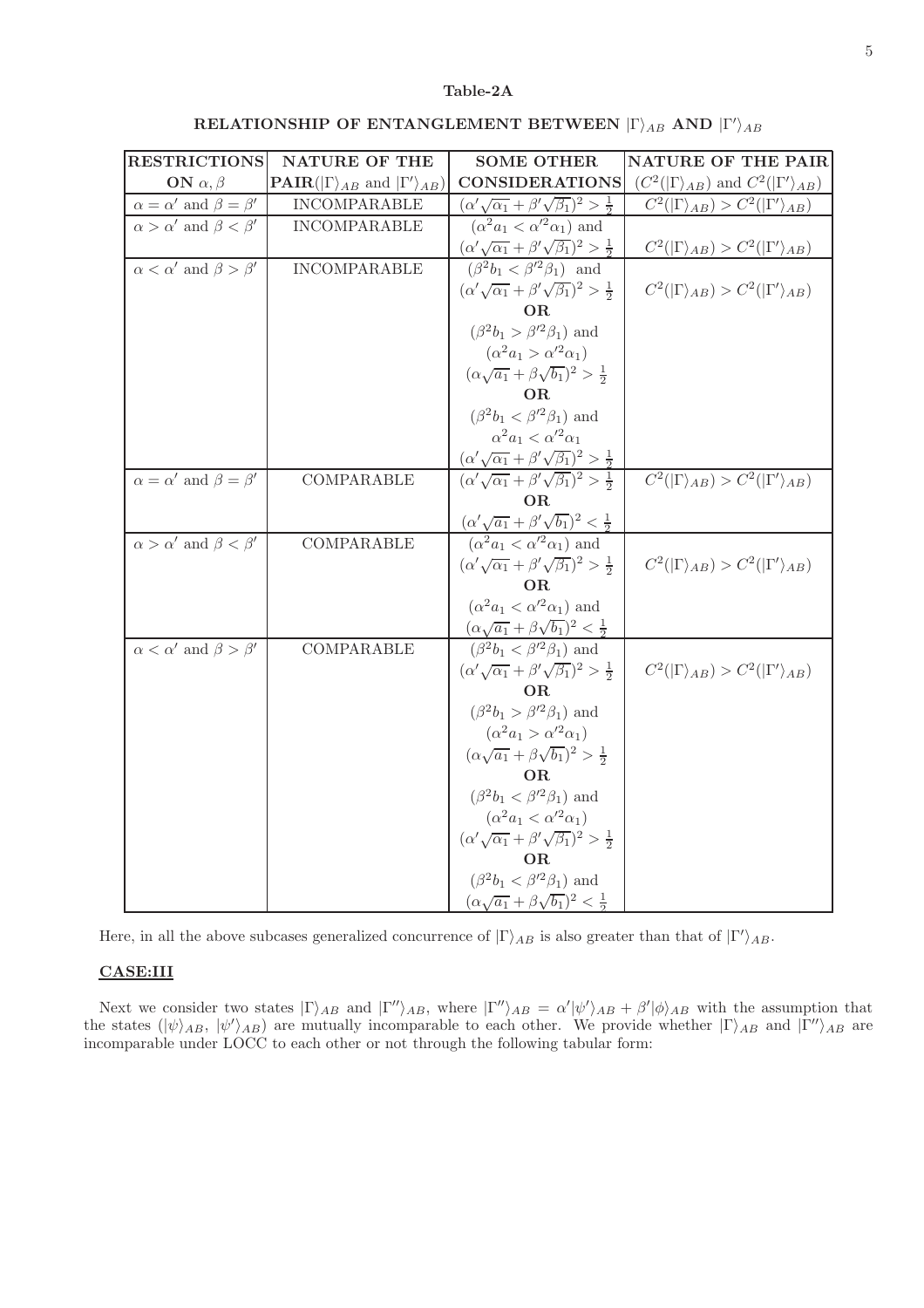### Table-3

| <b>RESTRICTIONS ON</b>                  | <b>SOME OTHER</b>                                                                                                               | NATURE OF THE PAIR                                  |
|-----------------------------------------|---------------------------------------------------------------------------------------------------------------------------------|-----------------------------------------------------|
| $\alpha, \beta$                         | <b>CONSIDERATIONS</b>                                                                                                           | $( \Gamma\rangle_{AB}$ and $ \Gamma''\rangle_{AB})$ |
| $\alpha = \alpha'$ and $\beta = \beta'$ |                                                                                                                                 | <b>INCOMPARABLE</b>                                 |
| $\alpha < \alpha'$ and $\beta > \beta'$ | $\left  \left( \alpha^2 a_0 > \alpha'^2 \alpha_0 \right) \text{ and } \left( \alpha^2 a_2 > \alpha'^2 \alpha_2 \right) \right $ | <b>INCOMPARABLE</b>                                 |
| $\alpha > \alpha'$ and $\beta < \beta'$ | $(\alpha^2 a_2 > \beta'^2 b_2); (\beta^2 b_2 > \alpha'^2 \alpha_2)$                                                             | <b>INCOMPARABLE</b>                                 |
| $\alpha < \alpha'$ and $\beta > \beta'$ | $(\alpha^2 a_2 < \beta'^2 \beta_2)$ and $(\beta^2 b_2 < \alpha'^2 \alpha_2)$                                                    | COMPARABLE                                          |
| $\alpha > \alpha'$ and $\beta < \beta'$ | $(\alpha^2 a_2 < \beta^2 b_2); (\beta^2 b_2 < \alpha^2 a_2)$                                                                    | <b>COMPARABLE</b>                                   |

## RELATIONSHIP BETWEEN  $|\Gamma\rangle_{AB}$  and  $|\Gamma''\rangle_{AB}$  as provided in case:III

Here, we consider the pair  $|\Gamma\rangle_{AB}$  and  $|\Gamma'\rangle_{AB}$  in such a manner to clarify the motivation of our work. We observe that the superposed states are comparable under deterministic LOCC for some cases even when the state  $|\phi\rangle_{AB}$ remains same for both the states  $|\Gamma\rangle_{AB}$  and  $|\Gamma''\rangle_{AB}$ . Thus linear superposition plays a vital role in interchanging the status of superposed states. The corresponding entanglement behavior are as follows;

#### Table-3A

## RELATIONSHIP OF ENTANGLEMENT BETWEEN  $|\Gamma\rangle_{AB}$  and  $|\Gamma''\rangle_{AB}$

| <b>RESTRICTION</b>                      | <b>NATURE OF THE</b> | <b>SOME OTHER</b>                                              | <b>NATURE OF THE PAIR</b>                                                                                                                                                      |
|-----------------------------------------|----------------------|----------------------------------------------------------------|--------------------------------------------------------------------------------------------------------------------------------------------------------------------------------|
| ON $\alpha, \beta$                      |                      |                                                                | $\text{PAR}(\vert\Gamma\rangle_{AB} \text{ and } \vert\Gamma''\rangle_{AB})$ CONSIDERATIONS $\text{[C}^2(\vert\Gamma\rangle_{AB}) \text{ and } C^2(\vert\Gamma''\rangle_{AB})$ |
|                                         |                      |                                                                |                                                                                                                                                                                |
| $\alpha = \alpha'$ and $\beta = \beta'$ | <b>INCOMPARABLE</b>  | $(\alpha'\sqrt{\alpha_1}+\beta'\sqrt{b_1})^2>\frac{1}{2}$      | $C^2( \Gamma\rangle_{AB}) > C^2( \Gamma''\rangle_{AB})$                                                                                                                        |
| $\alpha > \alpha'$ and $\beta < \beta'$ | <b>INCOMPARABLE</b>  | $(\alpha^2 a_1 < \alpha'^2 \alpha_1)$ and                      |                                                                                                                                                                                |
|                                         |                      | $(\alpha'\sqrt{\alpha_1}+\beta'\sqrt{b_1})^2>\frac{1}{2}$      | $C^2( \Gamma\rangle_{AB}) > C^2( \Gamma''\rangle_{AB})$                                                                                                                        |
|                                         |                      | OR.                                                            |                                                                                                                                                                                |
|                                         |                      | $(\alpha\sqrt{\alpha_1}+\beta'\sqrt{b_1})^2>\frac{1}{2}$       |                                                                                                                                                                                |
| $\alpha < \alpha'$ and $\beta > \beta'$ | <b>INCOMPARABLE</b>  | $(\alpha'\sqrt{\alpha_1}+\beta\sqrt{b_1})^2>\frac{1}{2}$       | $C^2( \Gamma\rangle_{AB}) > C^2( \Gamma''\rangle_{AB})$                                                                                                                        |
|                                         |                      |                                                                |                                                                                                                                                                                |
| $\alpha > \alpha'$ and $\beta < \beta'$ | COMPARABLE           | $(\alpha^2 a_1 < \alpha'^2 \alpha_1)$ and                      |                                                                                                                                                                                |
|                                         |                      | $(\alpha'\sqrt{\alpha_1}+\beta'\sqrt{b_1})^2>\frac{1}{2}$      | $C^2( \Gamma\rangle_{AB}) > C^2( \Gamma''\rangle_{AB})$                                                                                                                        |
|                                         |                      | OR.                                                            |                                                                                                                                                                                |
|                                         |                      | $(\alpha^2 a_1 < \alpha'^2 \alpha_1)$ and                      |                                                                                                                                                                                |
|                                         |                      | $(\alpha\sqrt{a_1}+\beta\sqrt{b_1})^2<\frac{1}{2}$             |                                                                                                                                                                                |
|                                         |                      | OR.                                                            |                                                                                                                                                                                |
|                                         |                      | $(\alpha \sqrt{\alpha_1} + \beta' \sqrt{b_1})^2 > \frac{1}{2}$ |                                                                                                                                                                                |
|                                         |                      | OR.                                                            |                                                                                                                                                                                |
|                                         |                      | $(\alpha'\sqrt{a_1}+\beta\sqrt{b_1})^2<\frac{1}{2}$            |                                                                                                                                                                                |
| $\alpha < \alpha'$ and $\beta > \beta'$ | COMPARABLE           | $(\alpha'\sqrt{\alpha_1}+\beta\sqrt{b_1})^2>\frac{1}{2}$       | $C^2( \Gamma\rangle_{AB}) > C^2( \Gamma''\rangle_{AB})$                                                                                                                        |
|                                         |                      | OR.                                                            |                                                                                                                                                                                |
|                                         |                      | $(\alpha\sqrt{a_1}+\beta'\sqrt{b_1})^2<\frac{1}{2}$            |                                                                                                                                                                                |
|                                         |                      |                                                                |                                                                                                                                                                                |
|                                         |                      |                                                                |                                                                                                                                                                                |

## CASE:IV

Now we consider the states  $|\Gamma\rangle_{AB}$  and  $|\Gamma''\rangle_{AB}$  in such a manner that the states  $(|\psi\rangle_{AB}, |\psi'\rangle_{AB})$  are comparable to each other under deterministic LOCC. We have found that the superposed states  $|\Gamma\rangle_{AB}$  and  $|\Gamma''\rangle_{AB}$  are incomparable and comparable under deterministic LOCC when  $\alpha < \alpha', \beta > \beta'$  and  $\alpha > \alpha', \beta < \beta'$  respectively by imposing some other restrictions on the Schmidt coefficients like the previous tables. The superposed states are only comparable in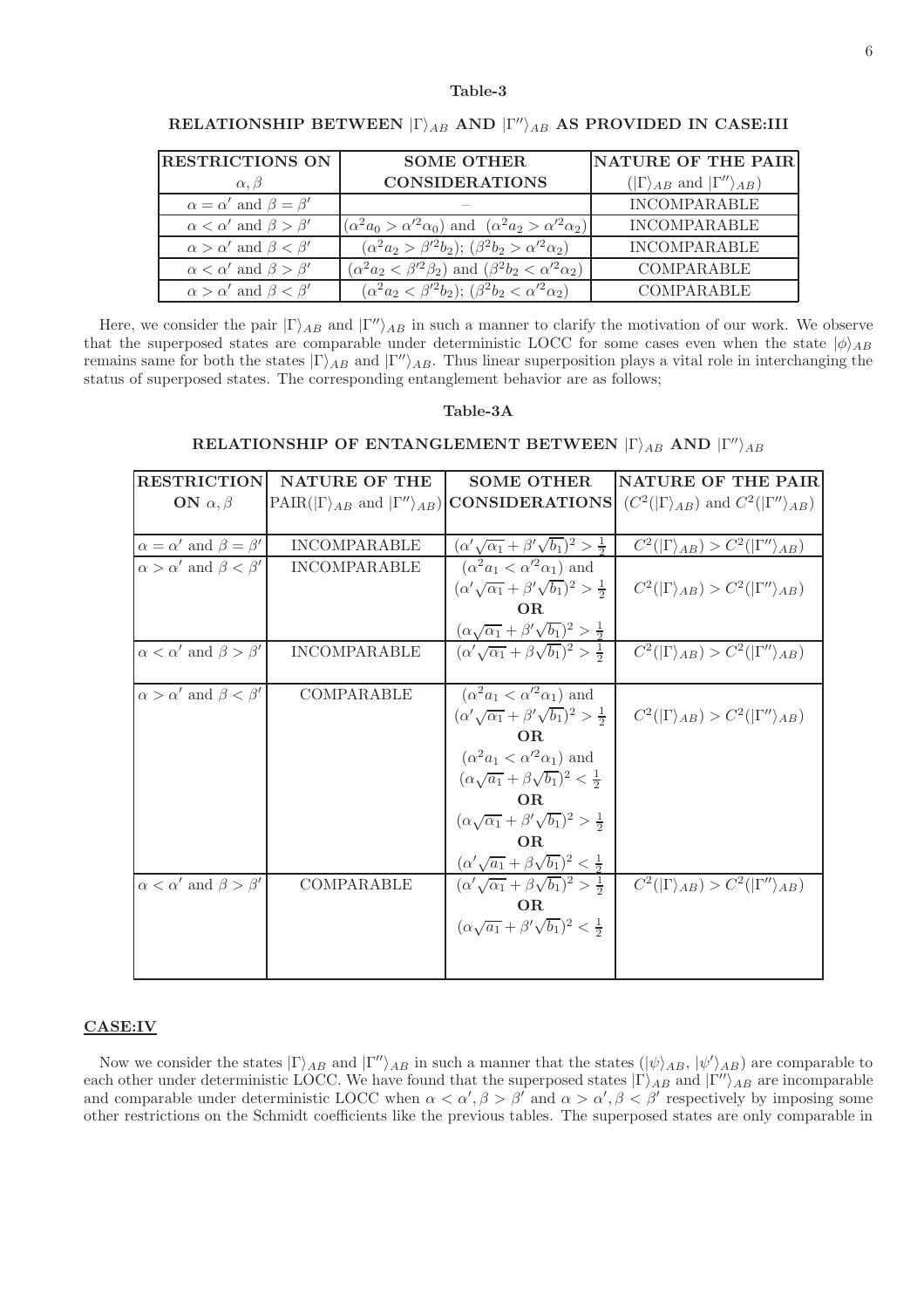the case  $\alpha = \alpha'$  and  $\beta = \beta'$  without imposing any restriction on the Schmidt coefficients. All the possible combinations of the Schmidt coefficients,the monotonic nature of concurrence is observed like in the previous tables.

#### CASE:V

Lastly, we consider the two states  $|\Gamma\rangle_{AB}$  and  $|\Gamma'\rangle_{AB}$ , shared between two parties A and B,are such that the states  $(|\psi\rangle_{AB}, |\psi'\rangle_{AB})$  and  $(|\phi\rangle_{AB}$  and  $|\phi'\rangle_{AB})$  are comparable pairs under deterministic LOCC. For all the possible combinations of the Schmidt coefficients with some other restrictions on them, the states  $|\Gamma\rangle_{AB}$  and  $|\Gamma'\rangle_{AB}$  are sometimes incomparable to each other under deterministic LOCC.

#### V. OBSERVATIONS ON THE BOUNDS OF SUPERPOSED STATES

In this section, our aim is to find some new bounds on entanglement for the superposed states  $|\Gamma\rangle_{AB}$ , and  $|\Gamma'\rangle_{AB}$ by using different entanglement measures like, Negativity $(N)$ , Logarithmic Negativity $(LN)$ , Reyni-Entropy $(S_{\delta})$ . We derive some tight bounds and also study the behavior of the bounds for the corresponding measure through the notion of incomparability under deterministic LOCC.

According to our assumption, the component states of the states  $|\Gamma\rangle_{AB}$  and  $|\Gamma'\rangle_{AB}$  are orthogonal, i.e.,  $\langle \psi | \phi \rangle_{AB} = 0$ . Taking Negativity $(N)$  as our entanglement measure, we have found the following forms of upper and lower bounds of entanglement for the superposed state  $|\psi\rangle_{AB}$  in terms of the entanglement of the constituent states (i.e.,  $|\psi\rangle_{AB}$ and  $|\phi\rangle_{AB}$ ) and also in terms of the Schmidt coefficients of the states. We provide all the results in theorem form, however their proofs are quite straight forward.

**Theorem 1:** 
$$
\alpha^2 N(|\psi\rangle_{AB}) + \beta^2 N(|\phi\rangle_{AB}) \le N(|\Gamma\rangle_{AB}) \le \alpha^2 N(|\psi\rangle_{AB}) + \beta^2 N(|\phi\rangle_{AB}) + \alpha\beta.
$$

**Theorem 2:**  $\frac{1}{2}[9(\alpha+\beta)^2\{\min(\mu)^2\}-1] \le N(|\Gamma\rangle_{AB}) \le \frac{1}{2}[9(\alpha+\beta)^2\{\max(\mu)^2\}-1]$  where  $\min(\mu)$  and  $\max(\mu)$ denote respectively the least and greatest of the numbers  $\{\sqrt{a_i}, \sqrt{b_i}\}_{i=0}^2$ .

The proof of the above two theorems can be done easily by considering the definition of Negativity and using some basic results on inequality. Similar types of bounds can also be derived for the other two measures Logarithmic Negativity( $LN$ ) and Reyni-entropy( $S_{\delta}$ ). We present some useful bounds here.

**Theorem 3:**  $LN(|\Gamma\rangle_{AB}) \geq \frac{1}{2} \{LN(|\psi\rangle_{AB}) + LN(|\phi\rangle_{AB})\} + 2 + \log \alpha \beta.$ 

**Theorem 4:**  $2\log(3(\alpha+\beta)(\min(\xi))) \leq LN(|\Gamma\rangle_{AB}) \leq 2\log(3(\alpha+\beta)(\max(\xi)))$ , where  $\min(\xi) = \min{\sqrt{a_i}, \sqrt{b_i}}_{i=0}^2$ and max $(\xi) = \max{\sqrt{a_i}, \sqrt{b_i}\}_{i=0}^{\infty}$ .

**Theorem 5:**  $S_{\delta}(|\Gamma\rangle_{AB}) \geq \frac{\ln\{3(\alpha\beta)^{2\delta}\}}{1-\delta} + S_{\delta}(|\psi\rangle_{AB}) + S_{\delta}(|\phi\rangle_{AB}).$ 

**Theorem 6:**  $\left(\frac{2\delta}{1-\delta}\right) \ln(\min(\eta)) \leq S_{\delta}(|\Gamma\rangle_{AB}) \leq \left(\frac{2\delta}{1-\delta}\right) \ln(\max(\eta)),$  where  $\min(\eta) = \min\{\alpha\sqrt{a_i} + \beta\sqrt{b_i}\}_{i=0}^2$  and  $\max(\eta) = \max\{\alpha\sqrt{a_i} + \beta\sqrt{b_i}\}_{i=0}^{\infty}$ .

In [\[25\]](#page-8-22) Gour *et. al.* derived bounds on the entanglement of the superposed state as a function of the entanglement of the components and von Neumann entropy(E) of the reduced state of either party is taken as the measure of entanglement. From their work, we find the following upper and lower bounds.

**Theorem 7:**  $E(|\Gamma\rangle_{AB}) \leq (\alpha \sqrt{E(|\psi\rangle_{AB})+1} + \beta \sqrt{E(|\phi\rangle_{AB})+1})^2$ , with  $E(|\psi\rangle_{AB}) = S(tr_A(|\psi\rangle_{AB}\langle\psi|)) =$  $S(tr_B(|\psi\rangle_{AB}\langle\psi|)).$ 

In this context we have also found some upper bounds in two different forms; one is as a function of entanglement and other has a direct relation with the Schmidt coefficients of the states.

**Theorem 8:**  $E(|\Gamma\rangle_{AB}) + \alpha \log_2 \alpha + \beta \log_2 \beta \leq \alpha E(|\psi\rangle_{AB}) + \beta E(|\phi\rangle_{AB}).$ 

**Theorem 9:**  $E(|\Gamma\rangle_{AB}) \leq 2[\log_2 3(\alpha + \beta)] \max(\gamma)$ , where  $\max(\gamma) = \max{\sqrt{a_i}, \sqrt{b_i}}_{i=0}^2$ .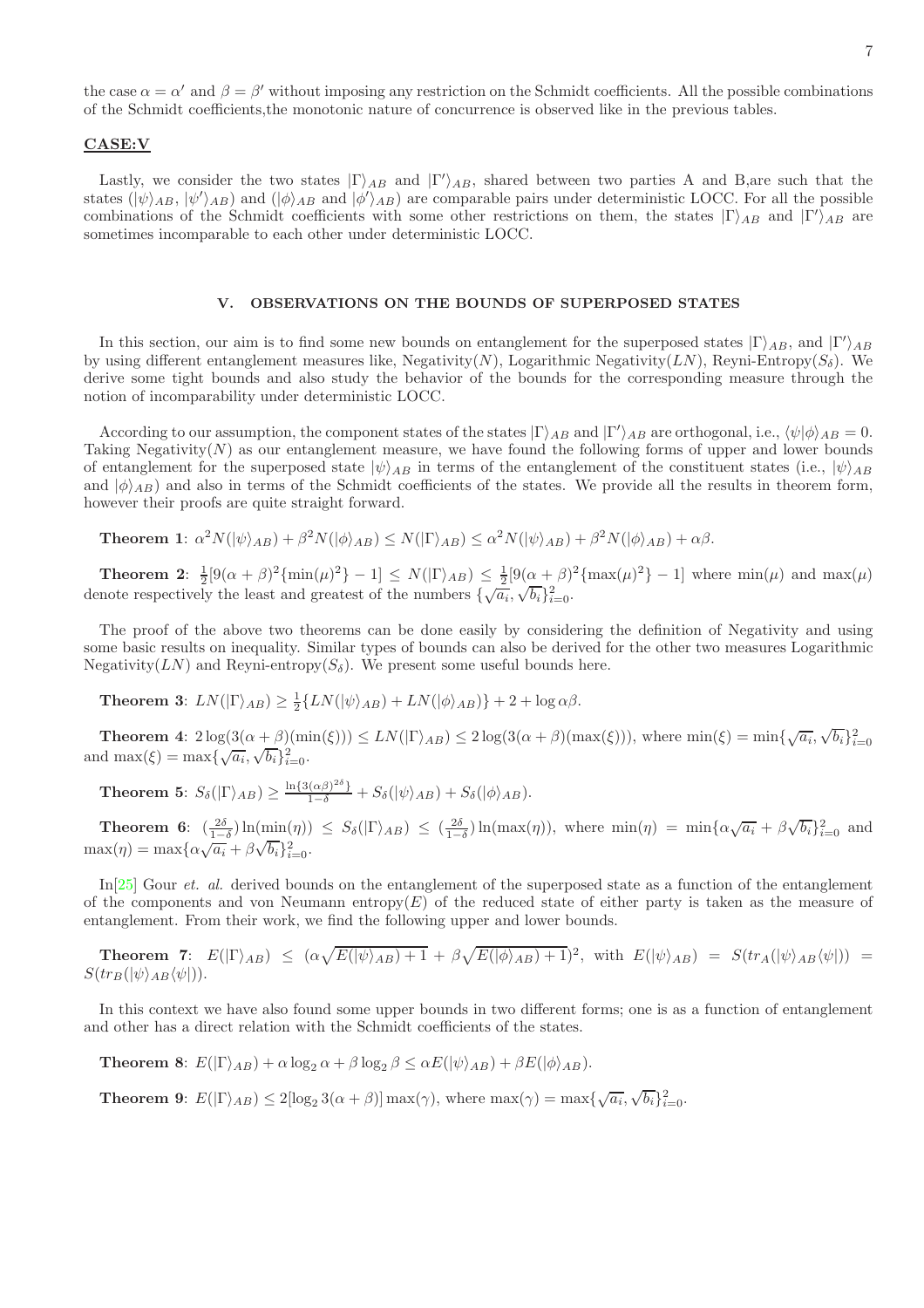We have already used the pairs  $(|\psi\rangle_{AB}, |\psi'\rangle_{AB})$  and  $(|\phi\rangle_{AB}, |\phi'\rangle_{AB})$  in five different kinds of superpositions of comparable or incomparable states. From the above theorems we observe the upper and lower bounds of different entanglement measures and based on these observations we can form some counterintuitive situations of bounds which will be enough to establish the importance of the idea that comparability and incomparability under deterministic LOCC that plays a crucial role in making the structure of the state space.

Let the pairs  $(|\psi\rangle_{AB}, |\psi'\rangle_{AB})$  and  $(|\phi\rangle_{AB}, |\phi'\rangle_{AB})$  have same entanglement, i.e.,  $E(|\psi\rangle_{AB}) = E(|\psi'\rangle_{AB})$  and  $E(|\phi\rangle_{AB}) = E(|\phi'\rangle_{AB})$ . This fact clearly indicates that both the pairs  $(|\psi\rangle_{AB}, |\psi'\rangle_{AB})$  and  $(|\phi\rangle_{AB}, |\phi'\rangle_{AB})$  are incomparable to each other (if we consider they have different Schmidt coefficients). We can construct infinitely many incomparable pairs of  $(|\psi\rangle_{AB}, |\psi'\rangle_{AB})$  and  $(|\phi\rangle_{AB}, |\phi'\rangle_{AB})$  with the above property. Specifically, for  $\alpha = \alpha'$ and  $\beta = \beta'$  Theorem 7 establishes the fact that both  $|\Gamma\rangle_{AB}$  and  $|\Gamma'\rangle_{AB}$  have the same upper bounds but at the same time Theorem 9 indicates another feature of the upper bounds. As the pairs  $(|\psi\rangle_{AB}, |\psi'\rangle_{AB})$  and  $(|\phi\rangle_{AB}, |\phi'\rangle_{AB})$  are incomparable to each other, we have either  $a_0 > \alpha_0$  and  $b_0 > \beta_0$  or  $a_0 < \alpha_0$  and  $b_0 < \beta_0$ . Therefore, for the first case we have upper bound of entanglement of  $(|\Gamma\rangle_{AB}) \geq$  upper bound of entanglement of  $(|\Gamma\rangle_{AB})$  and for the later case upper bound of entanglement of  $(|\Gamma\rangle_{AB}) \leq$  upper bound of entanglement of  $(|\Gamma'\rangle_{AB})$ .

Similar features could also be observed by considering the same entanglement of the pairs  $(|\psi\rangle_{AB}, |\psi'\rangle_{AB})$ and  $(|\phi\rangle_{AB}, |\phi'\rangle_{AB})$  and all other combinations of choice of the pairs  $(|\psi\rangle_{AB}, |\psi'\rangle_{AB})$  and  $(|\phi\rangle_{AB}, |\phi'\rangle_{AB})$  with respect to the idea of comparability and incomparability under deterministic LOCC for any arbitrary choice of  $\alpha, \beta, \alpha'$  and  $\beta'$ .

Again we could employ the notion of incomparability from a different point of view to construct some new bounds of these different measures. Let the pairs  $(|\psi\rangle_{AB}, |\psi'\rangle_{AB})$  and  $(|\phi\rangle_{AB}, |\phi'\rangle_{AB})$  are incomparable to each other. So Negativity of the both pairs have the following relations:  $N(|\psi\rangle_{AB}) \ge N(|\psi'\rangle_{AB})$  and  $N(|\phi\rangle_{AB}) \ge N(|\phi'\rangle_{AB})$ . Now if we consider the following cases, i.e.,  $N(|\psi\rangle_{AB}) \ge N(|\psi'\rangle_{AB})$  and  $N(|\phi\rangle_{AB}) \ge N(|\phi'\rangle_{AB})$  or  $N(|\psi\rangle_{AB}) \le N(|\psi'\rangle_{AB})$ and  $N(|\phi\rangle_{AB}) \le N(|\phi'\rangle_{AB})$ , then using Theorem 1 we can find some tight upper and lower bounds of  $N(|\Gamma\rangle_{AB})$  and  $N(|\Gamma'\rangle_{AB})$  for any arbitrary choice of  $\alpha, \beta, \alpha'$  and  $\beta'$ , assuming the other restrictions. In this case, when  $\alpha = \alpha'$  and  $\beta = \beta'$  we find the following relations

$$
\frac{1}{2}[9(\alpha+\beta)^2\{min(\alpha_2,\beta_2)^2\}-1] \le \frac{1}{2}[9(\alpha+\beta)^2\{min(a_2,b_2)^2\}-1] \le \{N(|\Gamma'\rangle_{AB})\} \le \{N(|\Gamma\rangle_{AB})\} \le \{N(|\Gamma\rangle_{AB})\} \le \frac{1}{2}[9(\alpha+\beta)^2\{max(\alpha_0,\beta_0)^2\}-1] \le \frac{1}{2}[9(\alpha+\beta)^2\{min(a_0,b_0)^2\}-1].
$$
\n(11)

Similar types of features for the bounds could be observed for Logarithmic Negativity and Reyni's Entropy employing the above theorems and the comparability and incomparability relations with arbitrary choice of  $\alpha, \beta, \alpha'$  and  $\beta'$ .

#### VI. CONCLUSION

In conclusion we have observed that superposition of states may lead to pairs of incomparable states to a pair of comparable states under deterministic LOCC. Therefore, through the superposition of states we have succeeded in making a connection between two classes of states, i.e., comparable and incomparable. This technique would be useful in many aspects where we have some definite kind of tasks with some states which are incomparable in nature, however we could find a new pair that are comparable in nature through superposition. Since, incomparability may be used as a detection of un-physical operations [\[27](#page-8-23)], therefore, through the superposition we could form new classes of incomparable states to act as detector of un-physical operations. Also some one could find tighter bounds on entanglement behaviour through the superposition and using different comparable or incomparable pair of states.

Acknowledgement. The author A. Sen acknowledges the financial support from University Grants Commission, New Delhi, India.

<span id="page-7-0"></span><sup>[1]</sup> A.Einstein, B.Podolsky and N.Rosen,"Can a quantum-mechanical description of physical reality be considered complete?", *Physical Review A*, 47,777-780(1935).

<span id="page-7-1"></span><sup>[2]</sup> E.Schrödinger, "Die Gegenwartige situation in der qunteunme chnik ", Natürwissenschaften, Vol. 23, 807 (1935), doi.10.1007/BF0149189.